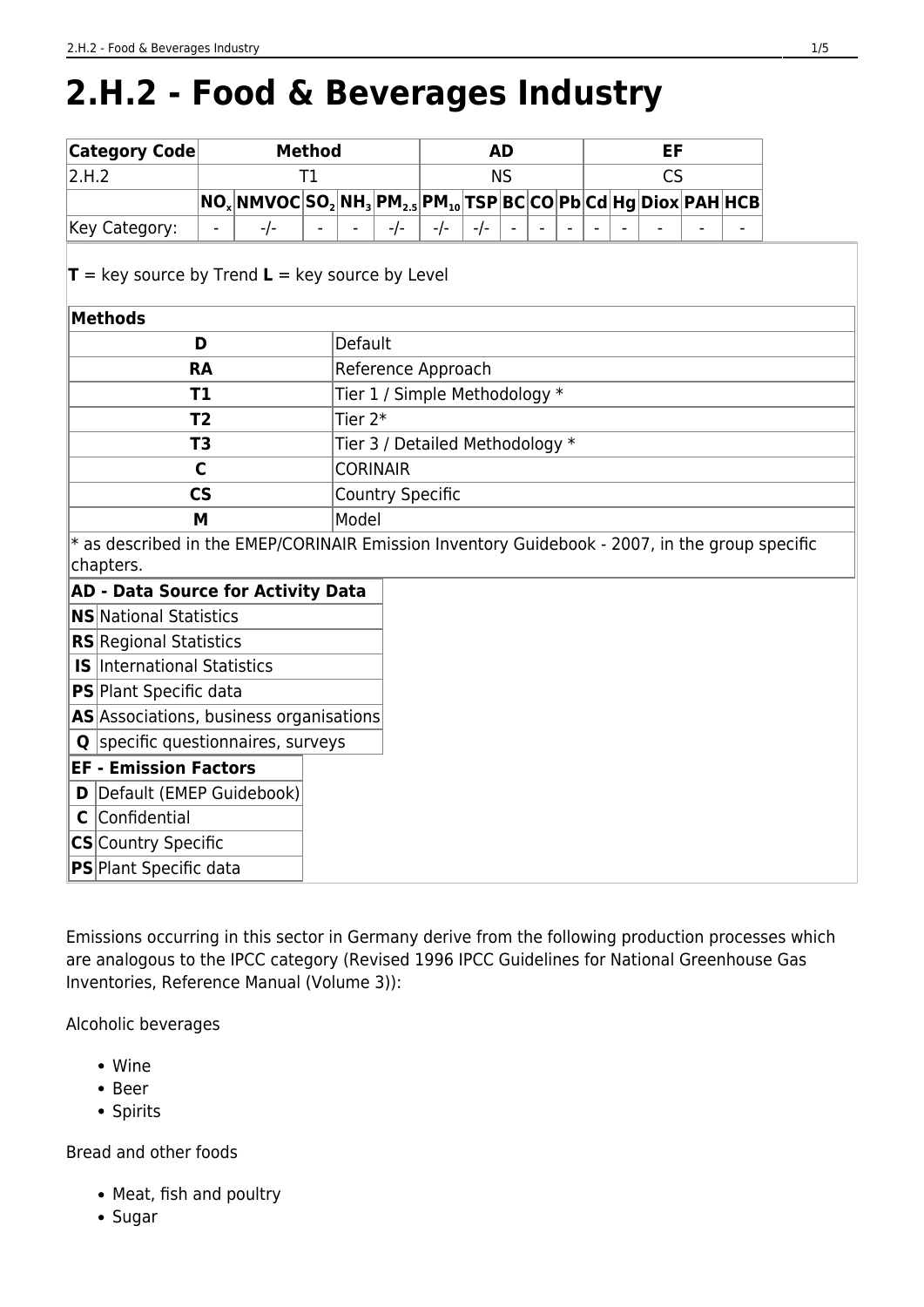- Margarine as well as hard and hardened fats
- Cake, cookies and breakfast cereals
- Bread
- Animal feedstuffs
- Coffee roasting

Following pollutants are reported:

- volatile organic compounds (NMVOC),
- particulate matter (PM2.5, PM10 and TSP).

Pursuant to the 1993 Classification of Economic Activities (WZ 93), the food and beverage industry is divided into nine groups and a total of 33 classes. Governmental statistical evaluations are oriented to this classification. The German food industry includes an especially large number of small and medium-sized enterprises (SMEs); nearly 80 percent of its companies have fewer than 100 employees, and only 3 per cent have more than 500 employees (BpB, 2002, p.51).

Energy related emissions from the sugar industry are reported under category 1.A.2.e.

### **Methodology**

<span id="page-1-0"></span>The Inventory Database (CSE) lists activity rates (produced amounts) and emission factors for the relevant sectors. The activity rates for the various products / product groups, with the exception of that for feedstuffs, were obtained from the Federal Statistical Office  $\frac{1}{2}$ / $\frac{2}{3}$ 

#### **Activity data**

<span id="page-1-1"></span>The activity data for feedstuffs were obtained from the Federal Ministry of Food, Agriculture and Consumer Protection [4\)](#page-4-3). The production amounts are serve as activity data for following products: Animal fat [t], Animal food [t], Beer [hl], Bread production (craft) [t], Bread production (industrial) [t], Cake & cookies [t], Coffee [t], Dried fodder [t], Meat [t], Other wine and sparkling [hl], Red Wine [hl], Smoked Products [t], Spirituous beverages [hl] Sugar [t], White wine [hl].

For the purpose of international comparability, the inventory team aggregates all products to the common unit of kilotons. These totals can be find in CRF tables and NFR tables as activity data, but this approximately converted figure is not statistically published. The procedure for the uniform reporting of the activity rate shows a high degree of uncertainty due to the very different products of official statistics.

#### **Emission factors**

<span id="page-1-2"></span>For emissions calculations, country-specific emission factors were used where available. EF were evaluated and updated by a national research study  $5$ . Otherwise, the emission factors recommended by IPCC and CORINAIR were used.

All NMVOC emission factors except for beer were perpetuated during the complete time series. The emission factor for beer changed in 2000.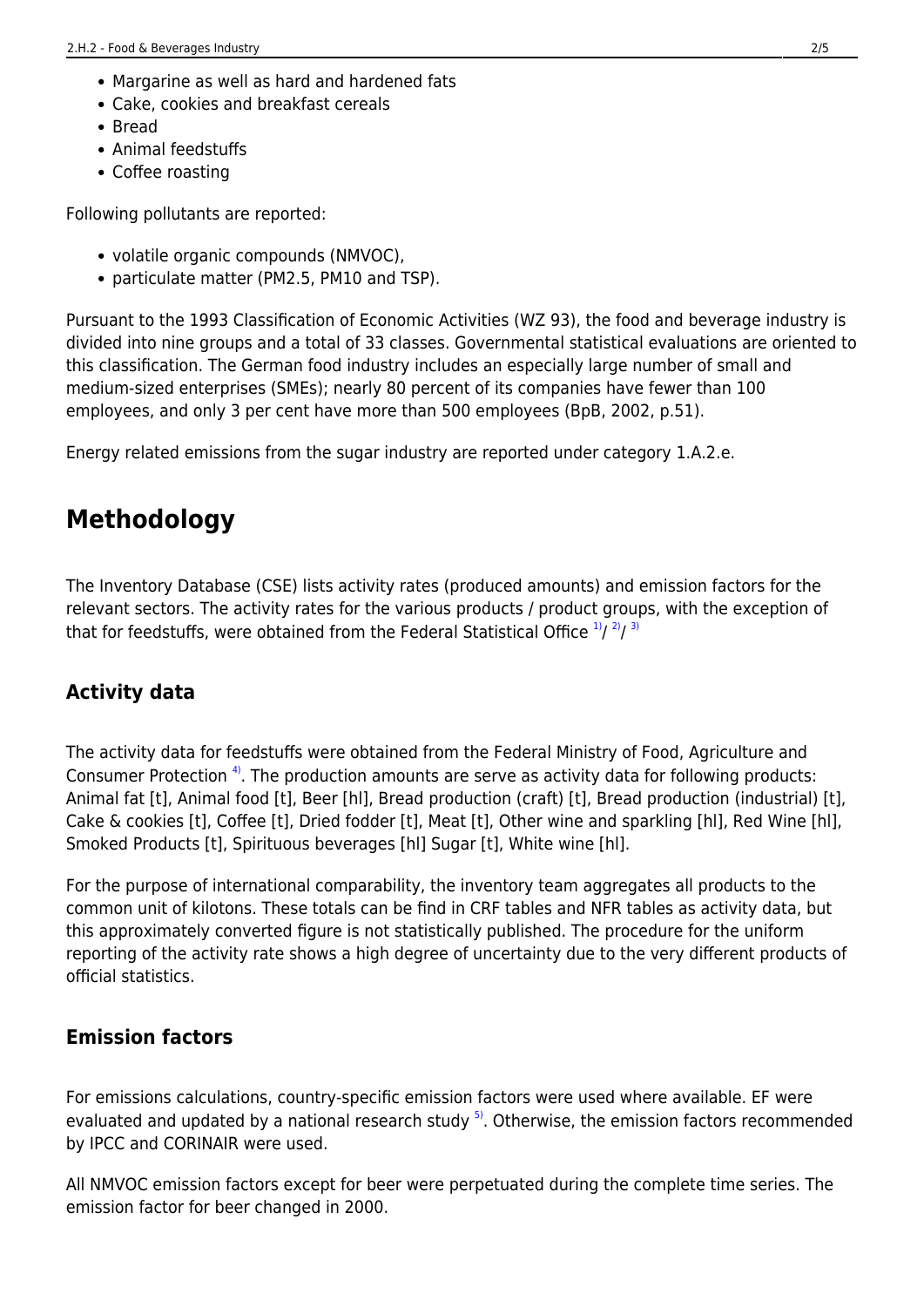| <b>Product</b>                         |            | Unit NMVOC-EF Source |                                  |
|----------------------------------------|------------|----------------------|----------------------------------|
| Animal Fat                             | kg/t       | 1                    | Expert judgement                 |
| <b>Animal Feed</b>                     | kg/t       | 0,1                  | Expert judgement                 |
| Beer                                   |            | kg/hl 0,002          | Expert judgement                 |
| Bread (artisanry)                      | kg/t       | 3                    | Guidebook 2019 (Bouscaren, 1992) |
| Bread (industry)                       | kg/t       | $ 0,3\rangle$        | Expert judgement                 |
| Cakes & Cookies                        | kg/t       | 0,1                  | Expert judgement                 |
| Coffee                                 | kg/t       | 0,06885              | Expert judgement                 |
| Meat                                   | kg/t       | 0,03                 | Guidebook 2019 (Bouscaren, 1992) |
| Other Wine/ sparkling Wine kg/hl 0,058 |            |                      | Expert judgement                 |
| <b>Red Wine</b>                        | kg/hl 0,08 |                      | <b>IPCC GB 1996</b>              |
| Smoked Meat & Fish                     | kg/t       | 0,0023               | Expert judgement                 |
| <b>Spirits</b>                         | kg/hl 2,93 |                      | Expert judgement                 |
| Sugar                                  | kg/t       | 0,898368             | Expert judgement                 |
| White Wine                             |            | kg/hl 0,035          | <b>IPCC GB 1996</b>              |

In the following table the EF of TSP, PM10 and PM2.5 are presented.

| <b>Product</b>          |      | Unit Value | <b>Source</b>              |
|-------------------------|------|------------|----------------------------|
| Sugar (TSP)             | kg/t | 0,19       | Expert judgement           |
| Sugar (PM 10)           | kg/t | 0,10526    | Expert judgement           |
| Sugar (PM 2,5)          | kg/t | 0,0589     | Expert judgement           |
| Coffee (TSP)            | kg/t | 0,00905    | Expert judgement           |
| Coffee (PM 10)          | kg/t | 0,00318    | Expert judgement           |
| Coffee (PM 2,5)         | kg/t |            | 0,0009055 Expert judgement |
| Dried fodder (TSP) kg/t |      | 0,85       | Expert judgement           |

# **Trends in emissions**

Emissions of the food and drink industry are reported, in summary form, in the inventory in of the sectoral report for industrial processes. Emissions in detail for the resp. products are presented following tables:

| <b>INMVOC</b><br><b>Emissions</b> | Unit 2011 | 2012    | 2013    | 2014    | 2015    | 2016    | 2017    | 2018    | 2019    | 2020    | ltrend-indicator |
|-----------------------------------|-----------|---------|---------|---------|---------|---------|---------|---------|---------|---------|------------------|
| Animal fat  t                     | 344.96    | 351.93  | 348.92  | 388.32  | 428.77  | 374.11  | 345.61  | 320.39  | 295.23  | 287.21  |                  |
| Animal<br>lfood                   | 2104.45   | 2141.73 | 2293.94 | 2338.86 | 2433.07 | 2511.94 | 2570.23 | 2607.38 | 2616.44 | 2651.66 |                  |
| Beer                              | 178.89    | 177.01  | 173.01  | 174.46  | 174.43  | 173.55  | 169.61  | 173.14  | 169.21  | 158.94  |                  |
| Bread<br> production t<br>(total) | 3865.46   | 4174.49 | 4037.89 | 4074.56 | 4154.79 | 4172.44 | 4180.89 | 4175.16 | 4214.30 | 4690.60 |                  |
| Cake &<br> cookies                | 158.72    | 152.28  | 153.92  | 164.96  | 165.69  | 164.89  | 167.79  | 167.79  | 171.19  | 184.07  |                  |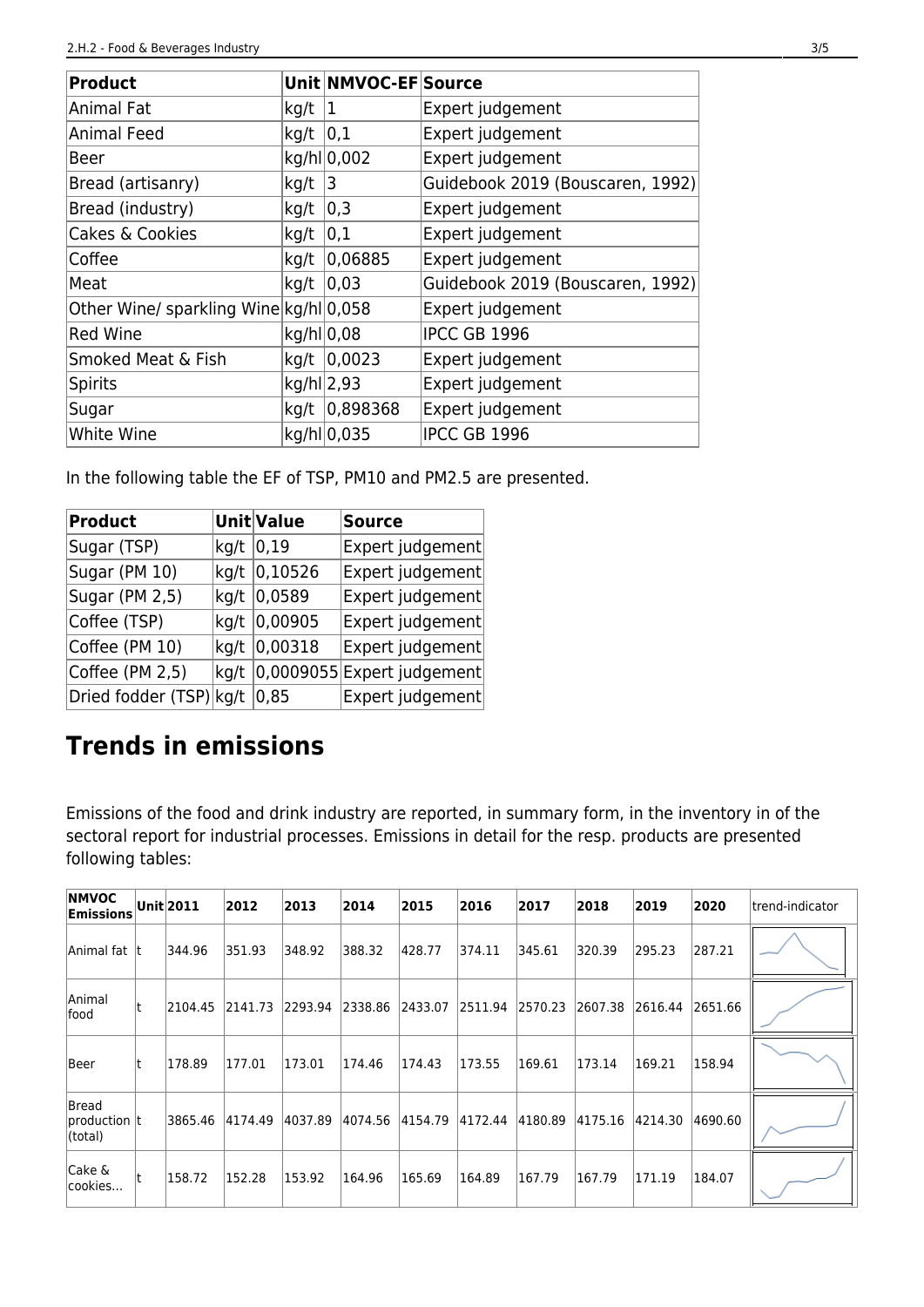| <b>NMVOC</b><br><b>Emissions</b>    |    | Unit 2011              | 2012    |        | 2013    |         | 2014    | 2015                                                                                      |        | 2016    |                                    |         | 2017                               | 2018    |                                    | 2019                               |         |         | 2020    |         |               | trend-indicator                                                           |
|-------------------------------------|----|------------------------|---------|--------|---------|---------|---------|-------------------------------------------------------------------------------------------|--------|---------|------------------------------------|---------|------------------------------------|---------|------------------------------------|------------------------------------|---------|---------|---------|---------|---------------|---------------------------------------------------------------------------|
| Coffee                              | t  | 37.20                  | 37.53   |        | 38.22   |         | 36.60   |                                                                                           | 35.32  |         | 37.35                              |         | 37.96                              |         | 37.96                              |                                    |         | 39.39   |         | 39.35   |               |                                                                           |
| Meat, fish                          | It | 51.81                  | 50.80   |        | 50.05   |         | 50.86   | 52.20                                                                                     |        | 53.87   |                                    |         | 54.51                              |         |                                    | 55.74<br>55.55                     |         |         | 54.55   |         |               |                                                                           |
| Spirituous<br>beverages             |    | 3497.82                | 3535.31 |        |         | 3554.21 |         | 3456.59                                                                                   |        | 3536.34 |                                    | 3545.82 |                                    | 3503.41 | 3595.14                            |                                    | 3571.66 |         | 3538.05 |         |               |                                                                           |
| Sugar                               | t  | 3974.19                | 4004.04 |        | 3326.58 |         | 3599.98 | 3049.85                                                                                   |        | 3267.01 |                                    |         | 3814.53                            |         | 4071.99                            |                                    |         | 3676.98 |         | 3507.03 |               |                                                                           |
| Wine<br>(total)                     | t  | 534.34                 | 522.81  |        | 484.25  |         | 514.38  |                                                                                           | 521.64 |         | 490.74                             |         | 416.16                             |         | 537.85                             |                                    | 450.35  |         | 453.25  |         |               |                                                                           |
| Total                               | t  |                        |         |        |         |         |         | 14747.84 15147.94 14460.99 14799.57 14552.10 14791.71 15260.69 15742.54 15260.28 15564.69 |        |         |                                    |         |                                    |         |                                    |                                    |         |         |         |         |               |                                                                           |
| <b>Particle</b><br><b>Emissions</b> |    | Product Unit 2011      |         |        |         |         | 2012    |                                                                                           | 2013   |         | 2014                               | 2015    |                                    | 2016    |                                    | 2017                               |         | 2018    |         | 2019    |               | 2020                                                                      |
| <b>PM 10</b>                        |    | Coffee                 | t       | 1.73   |         | 1.74    |         | 1.78                                                                                      |        | 1.70    |                                    | 1.64    | 1.73                               |         | 1.76                               |                                    | 1.76    |         | 1.83    |         |               | 1.83                                                                      |
| <b>PM 10</b>                        |    | Sugar                  | t       |        | 464.80  |         | 468.30  |                                                                                           |        |         |                                    |         |                                    |         | 389.06 421.04 356.70 382.09 446.13 |                                    |         |         | 476.24  |         | 430.04 410.17 |                                                                           |
| <b>PM 10</b><br>(total)             |    |                        |         | 466.53 |         |         | 470.04  |                                                                                           |        |         |                                    |         |                                    |         |                                    | 390.84 422.74 358.34 383.83 447.89 |         | 478.00  |         |         |               | 431.87 411.99                                                             |
| <b>PM 2.5</b>                       |    | Coffee                 | t       | 0.49   |         | 0.49    |         | 0.50                                                                                      |        | 0.48    |                                    |         | 0.46<br>0.49                       |         | 0.50                               |                                    | 0.50    |         |         |         | 0.51          | 0.5140341                                                                 |
| <b>PM 2.5</b>                       |    | Sugar                  | t       |        | 260.09  |         | 262.04  |                                                                                           |        |         |                                    |         | 217.71 235.60 199.60 213.81 249.64 |         |                                    |                                    |         | 266.49  |         |         |               | 240.64 229.52                                                             |
| <b>PM 2.5</b><br>(total)            |    |                        |         | 260.57 |         |         | 262.53  |                                                                                           |        |         | 218.21 236.08 200.06 214.30 250.14 |         |                                    |         |                                    |                                    |         | 266.98  |         |         |               | 241.15 230.03                                                             |
| <b>TSP</b>                          |    | Coffee                 | t       | 4.9    |         | 5.0     | 5.0     |                                                                                           | 4.8    |         |                                    | 4.7     | 4.9                                |         | 5.0                                |                                    | 5.0     |         | 5.2     |         |               | 5.20                                                                      |
| <b>TSP</b>                          |    | <b>Dried</b><br>fodder | t       | 205.7  |         |         | 210.0   |                                                                                           | 191.3  |         | 168.3<br> 146.2                    |         | 146.2                              |         | 198.9                              |                                    | 207.4   |         | 180.2   |         |               | 180.20                                                                    |
| <b>TSP</b>                          |    | Sugar                  | t       | 839.0  |         | 845.3   |         |                                                                                           | 702.3  | 760.0   |                                    | 643.9   | 689.7                              |         |                                    | 805.3                              |         | 859.6   |         | 776.3   |               | 740.37                                                                    |
| TSP (Total)                         |    |                        |         |        |         |         |         |                                                                                           |        |         |                                    |         |                                    |         |                                    |                                    |         |         |         |         |               | 1049.61 1060.21 898.58 933.13 794.72 840.83 1009.20 1072.06 961.65 925.77 |

# **Recalculations**

No recalculations were necessary compared to last year's Submission.

For **pollutant-specific information on recalculated emission estimates for Base Year and 2019**, please see the pollutant specific recalculation tables following [chapter](https://iir.umweltbundesamt.de/2022/general/recalculations/start) [8.1 - Recalculations.](https://iir.umweltbundesamt.de/2022/general/recalculations/start)

## **Planned improvements**

<span id="page-3-0"></span>For purposes of updating the EF project has started in 2020, but results are delayed to use for the 2022 submission  $6$ , but are expected for next report.